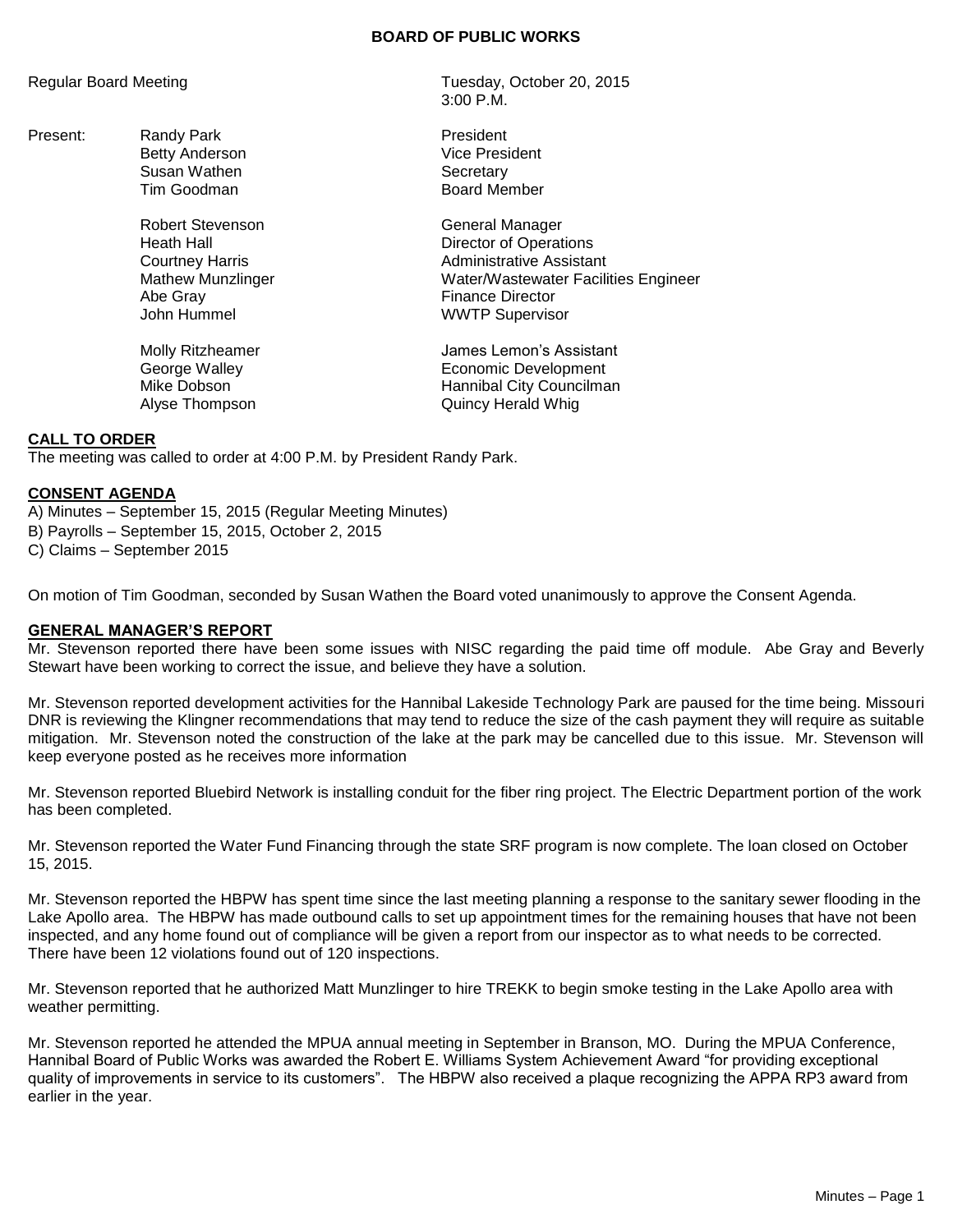Mr. Stevenson noted on September 29<sup>th</sup>, several of the Board and HBPW staff toured the Prairie State Energy Campus including the plant and mine. Representatives from Kahoka and Centralia also travelled along for the tour.

Mr. Stevenson reported for Kari Goodman, the Public Utilities Week (PUW) was held on October 5th – 9th. The week was a huge success thanks to the planning efforts of the PUW committee and all HBPW volunteers that did a wonderful job completing the service projects.

Mr. Stevenson reported this month we have one retiree, Terry Tesson from the Electric Maintenance Department retired effective September 30, 2015. The current vacancy will not be posted immediately as job description changes are necessary prior to being posted.

# **OPERATION'S REPORT**

Heath Hall reported the sump pump inspection/meter change outs began around Labor Day in the Lake Apollo area. Here are the latest statistics as of 10/12/15:

- The HBPW mailed slightly over 600 questionnaires to customers in late August
- 412 Surveys have been returned
- 124 Inspections have been performed by BPW crews, and there are about 350 are remaining
- 13 were found to have sump pumps draining into the sanitary sewer system
- 4 of the 13 have been repaired and approved by the Building Inspector

Heath Hall reported the Broadway lighting project is finally complete. There have been parts ordered for the next project to focus on this fiscal year's upgrades, which will include 3rd Street, Mark Twain Avenue, and the Harrison Hill area. Construction will most likely begin after January 1, 2016.

Heath Hall reported the Electric Department outages were down compared to the last few months, mostly due to mild weather. The HBPW 12 month availability rate is still very good at 99.993%.

Heath Hall reported the Water Crew responded to three leaks that were excavated and repaired during the month. There was a major leak along West Terrace on a 6 inch main. The repair took several hours and affected around 400 customers on the Southside resulting in a boil order. The other two leaks reported were on 2 inch mains along Beech, with no boil order necessary.

Heath Hall reported meter change outs were in full swing and done in conjunction with the Sewer Department's sump pump inspections. 103 were completed during the month of September mostly in the Lake Apollo area.

Heath Hall reported the Sewer Crew focused on repairs, adjusting manholes for street paving, repairing creek crossings (at Hwy 168, behind Oak Ridge Pond, Hwy 61 near Clinic Road, and along Westover) and maintaining installed flowmeters.

Heath Hall reported the heating and ventilation system in the Grit and Dewatering Building is not working as intended, and is still under warranty. Peters and the gas company are working closely together to address the issue. Bleigh was the General Contractor on the job, and is aware of the issue as well.

Heath Hall noted the IT Department will be installing remote disconnect meters during the month of November.

#### **FINANCIAL REPORT**

Abe Gray, Finance Director, presented the Board with the financial results for the month of September and year to date results.

#### **PROJECTS REPORT**

Mathew Munzlinger presented the Board with an updated progress report of ongoing projects. This includes projects from the Water System and Water Treatment Plant, as well as the Sewer System and Wastewater Treatment Plant. Mr. Munzlinger noted the progress of these projects and studies is acceptable and will continue as weather permits.

On motion of Susan Wathen, seconded by Betty Anderson, the Board voted unanimously to approve the Regular Reports.

#### **SPECIAL REPORTS**

Heath Hall reported Jared Stewart attended the E&O and APPA Lineman Rodeo planning meeting in Washington DC during the month of September. Mr. Stewart serves as the Chair of the E&O conference system planning section, and was also assigned to participate as a judge of the linemen rodeo. Mr. Stewart wanted to thank the Board and Mr. Stevenson for allowing him to attend.

Heath Hall noted he appreciated the opportunity to attend the American Public Power Association's (APPA) Business and Financial Conference in New Orleans in September. The conference covered Human Resources, Accounting, Market trends, Customer Service, and Information Technology. Mr. Hall thanked the Board and Mr. Stevenson for allowing him the opportunity to attend this event.